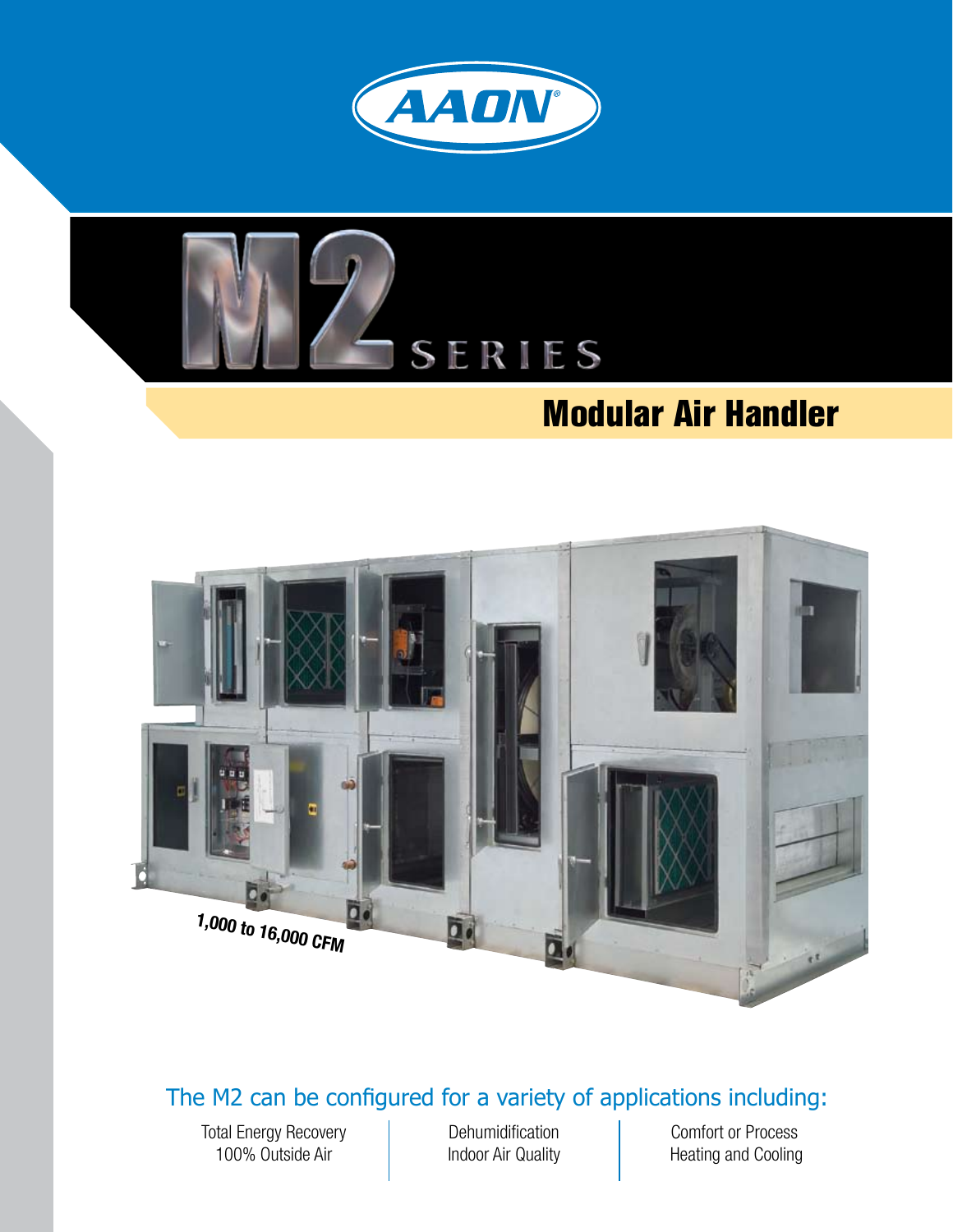

### Superior Features

- Blowers are backward inclined centrifugal plenum style with aluminum construction
- Cabinet design allows air leakage of less than 1% at +/- 6" of static pressure
- • Double wall cabinet construction increases exterior sound dampening and is easier to clean than single wall construction
- Double wall galvanized cabinet construction incorporates high performance composite panels that are insulated with closed cell polyurethane foam. Double wall doors provide better thermal and acoustic insulation, remain flatter and seal better against door frame gaskets than doors with single wall construction.
- Easy access doors are hinged with removable pin stainless steel hinges and use quick release latches.
- Delivery options include factory assembled or shipped in modules. Large cabinet dual deck modules are provided factory assembled to prevent unnecessary lifting in the field.
- Unit specific color-coded wiring diagrams are provided in point-to-point and ladder form, laminated, and permanently affixed inside the control compartment.
- Sloped stainless steel drain pan eliminates standing water that can support microbial growth. Stainless steel construction ensures the pan itself will not corrode leading to contaminants in the air stream.
- Controls are located in a compartment that is isolated from the air stream for easy service.



*All dimensions are in inches*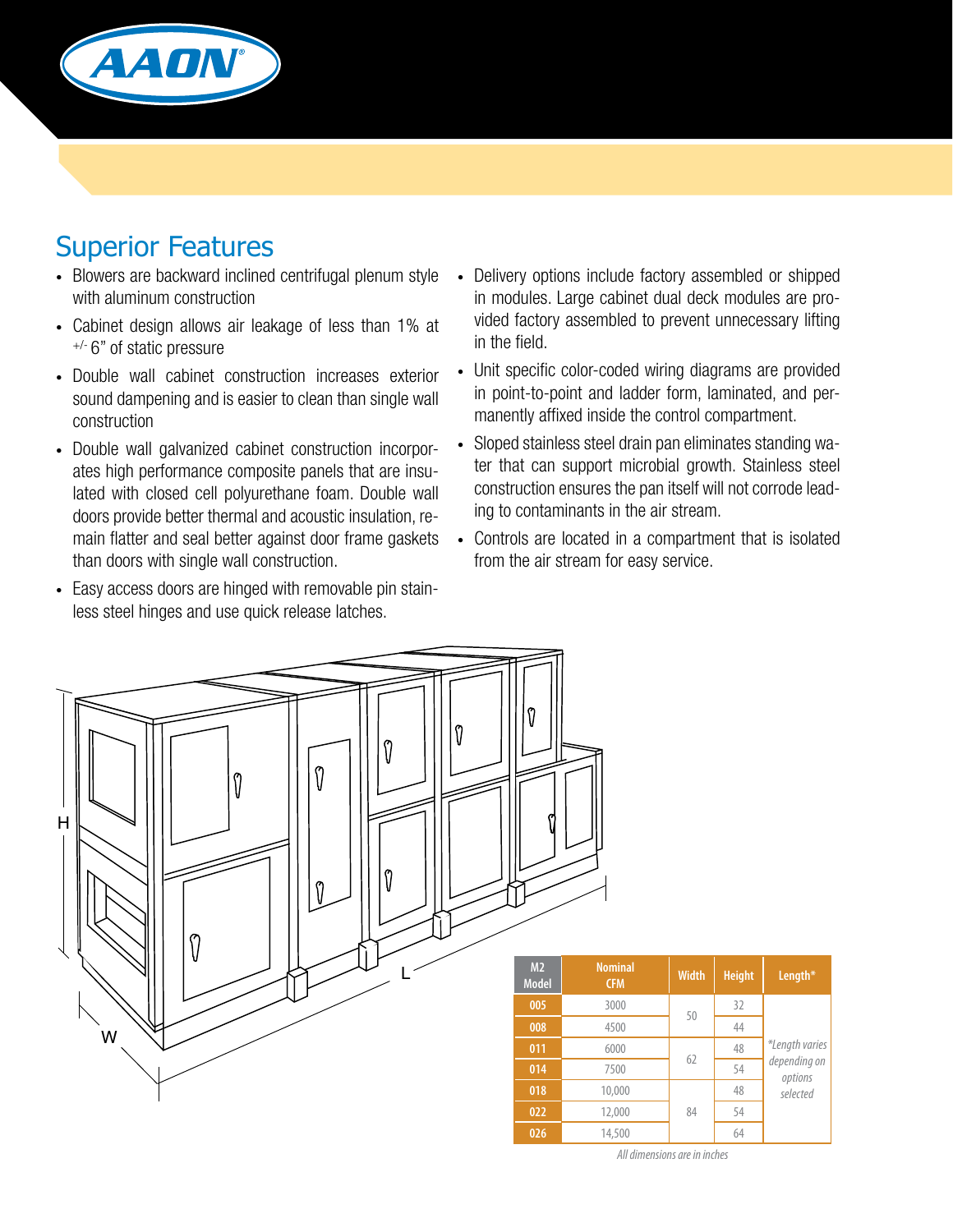



**«** Easy slide out access to energy recovery wheel

Easy access doors are **»**hinged with removable pin stainless steel hinges and use quick release latches





#### Premier Options

- Access sections can be customer selected and placed in the construction of the unit. The sections allow easy field installation of components such as airflow monitoring stations, humidifiers or other devices important to occupant comfort. Access sections also provide easy access for maintenance and cleaning when required.
- Corrosion protection is provided for the coils with either a polymer coating or copper construction.
- Electric and hot water preheat prevents hydronic coil freeze instances.
- Electric, hot water or steam heat provides the flexibility to meet the requirements for indoor applications.
- Face and bypass dampers provide capacity control of the coil.
- Factory installed hot gas bypass connection for the evaporator coil to prevent freeze up and allow the unit to match the space load at low load conditions.
- Factory or field mounted controls can be provided to meet the existing control architecture or designed to meet the needs or a new construction project.
- Marine service lights in each air stream compartment are controlled by a single switch.
- Multiple options and monitoring devices are available in the filter section for improved indoor air quality.
- Electric and hot water heating are available.
- Modulating hot gas reheat dehumidifies while maintaining uniform and consistent space temperatures.
- Phase and brownout protection protects the unit from local power fluctuations.
- Premium efficiency and/or oversized motors provide flexibility in the unit selection.
- Stainless steel coil casing provides extended coil assembly useful life.
- Unit can be provided with a factory installed, field wired, 115 volt, 15-amp ground fault service receptacle.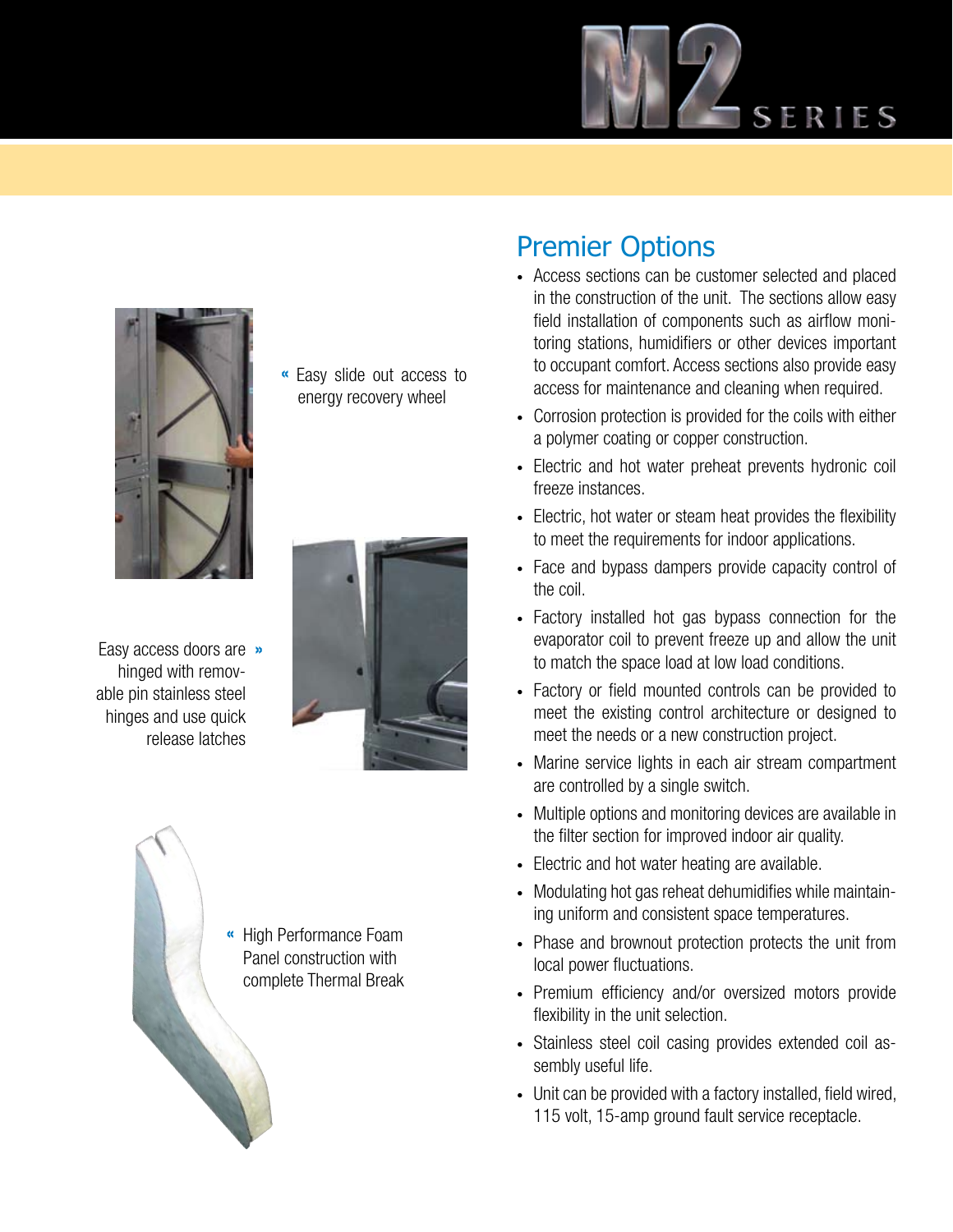

## **M2 series Indoor Air Handler Features**

#### Indoor Air Quality Features

- Drain pans are sloped to ensure positive drainage and constructed from stainless steel to provide resistance to corrosion.
- The cabinet interior metal liner is cleanable, and easily wiped down. The use of foam paneling rather than fiberglass insulation eliminates the potential for trapping dirt or moisture in the interior of the air handler.
- Access to the unit interior for maintenance is made easy with standard hinged doors that open against pressure. Adhering to the unit's maintenance schedule is an important element in combating mold growth and maintaining indoor air quality.
- Cabinet composite panel construction allows M2 to offer a leakage rate of less than 1% at  $+/-$  6" of static pressure (w.g), and aids in minimizing the infiltration of unconditioned air.
- Each unit can be shrink-wrapped and covered with a tarp for shipping to prevent damage due to weather and road debris as well as during storage prior to installation.



#### Energy Efficiency

The M2's standard backward inclined plenum fans are more energy efficient, quieter, and can handle higher static pressures, and are easier to clean than comparable forward curved blowers. A clean fan not only requires less energy than a dirty one, but also maintains capacity and reduces stress on the unit.

Foam paneling provides more insulating value than ½ lb density fiberglass insulation. 2" AAON foam insulation provides thermal conductivity of R=12.5 BTU/hr-ft 2-°F (1" paneling provides R=6.25 BTU/hr-ft2-°F) while 2" ½ lb. density fiberglass only offers R=3 BTU/hr-ft2-°F.

#### Acoustical Features

When compared with single wall cabinet construction, the M2 has greater sound insulation capabilities due to the composite paneling.

Additionally, vibration isolation mounts are sized for fan and motor assemblies to minimize undesirable noise.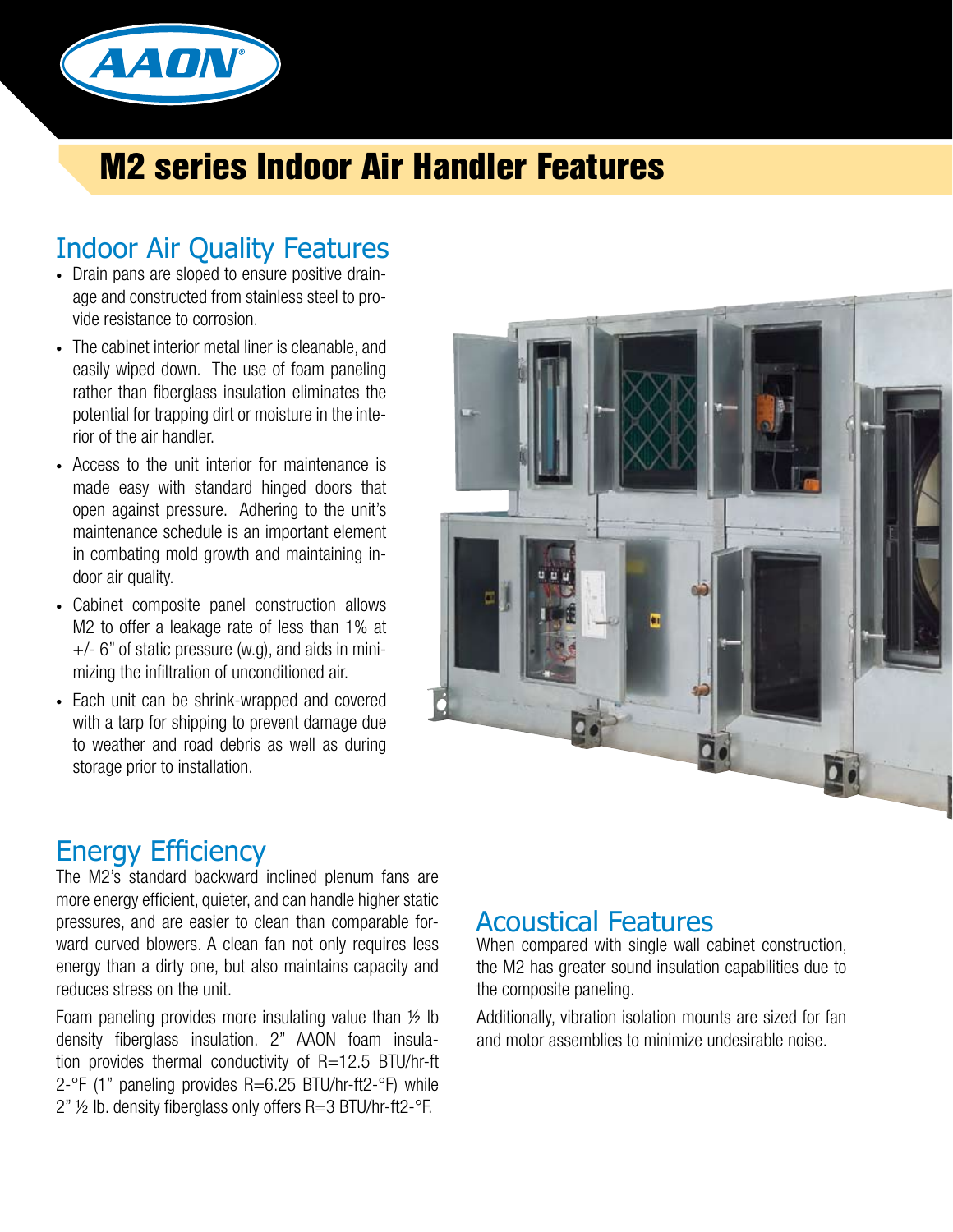



#### Control Features

AAON's pre-engineered factory installed and commissioned controls are manufacturer tested to ensure consistent quality, and reduce field labor costs associated with development and installation of unique control strategies.

AAON also features factory installed "controls by others", allowing the customer to specify the type and manufacture of the controller. This flexibility allows the unit to match an existing building control architecture.

#### Energy Wheel

The AAONAIRE Energy Wheel is a total energy recovery wheel, transferring both sensible and latent energy from the incoming air stream to the exhaust and preconditioning the supply air. This saves energy by reducing mechanical heating and cooling use, and also lowers costs by increasing effective system capacity by 30% or more which allows smaller equipment to be selected.

#### Polymer e-coat

A uniformly thick polymer coating is applied to the entire coil by an immersion process that minimizes the potential for gaps in coverage that may occur with spray coating. The polymer coil coating provides corrosion protection for more than 6000 hours in salt spray testing, while maintaining the thermal performance of the coil.

### Modulating hot gas reheat

This system delivers only the amount of reheat required for space comfort, providing precise dehumidification without overcooling the space. Occupant comfort is uniform and consistent; drastic temperature swings common to on/off type reheat systems are eliminated.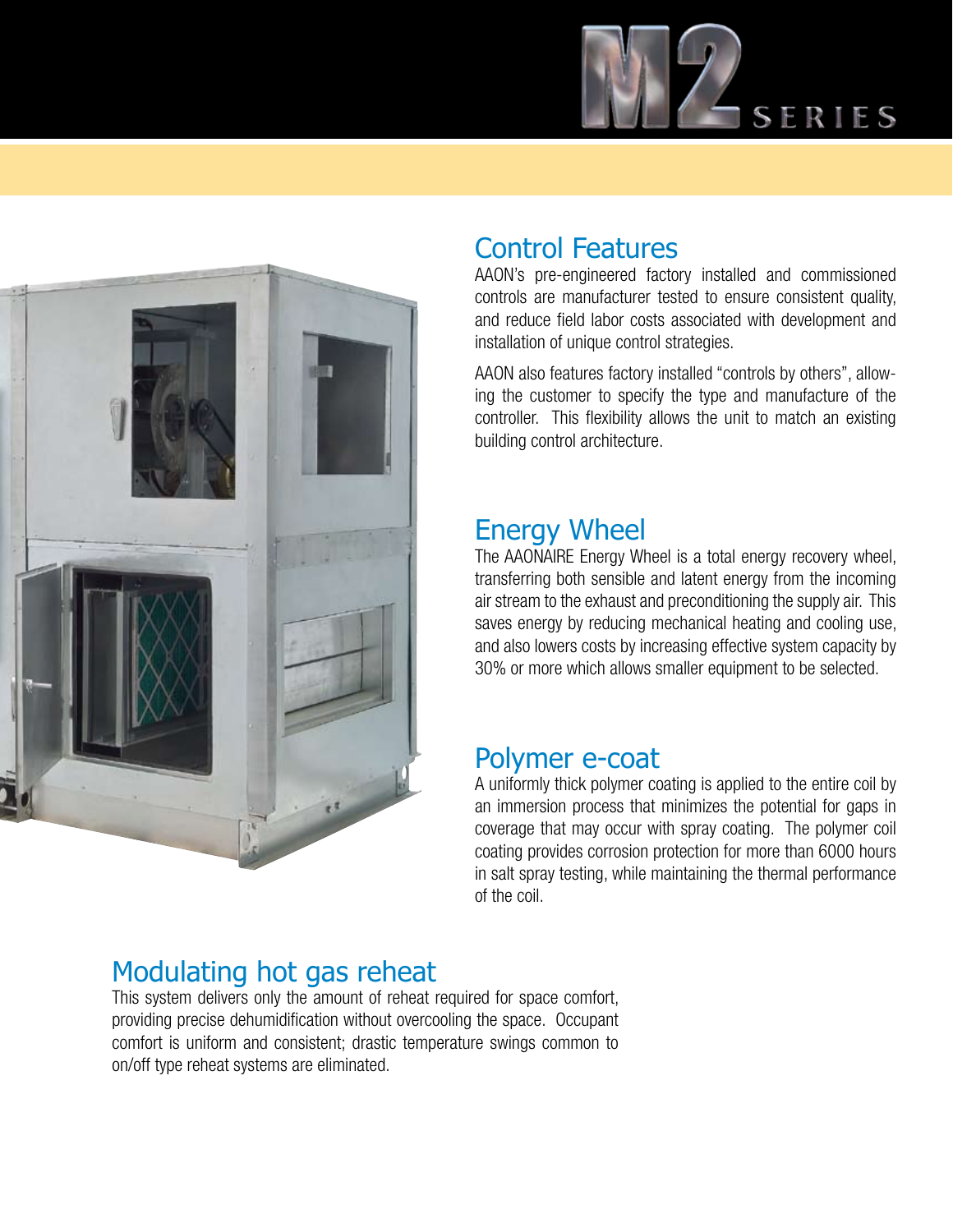

## **M2 Sample Configurations**

The AAON M2 Air Handler Modules provide design flexibility and ease to meet job application requirements.



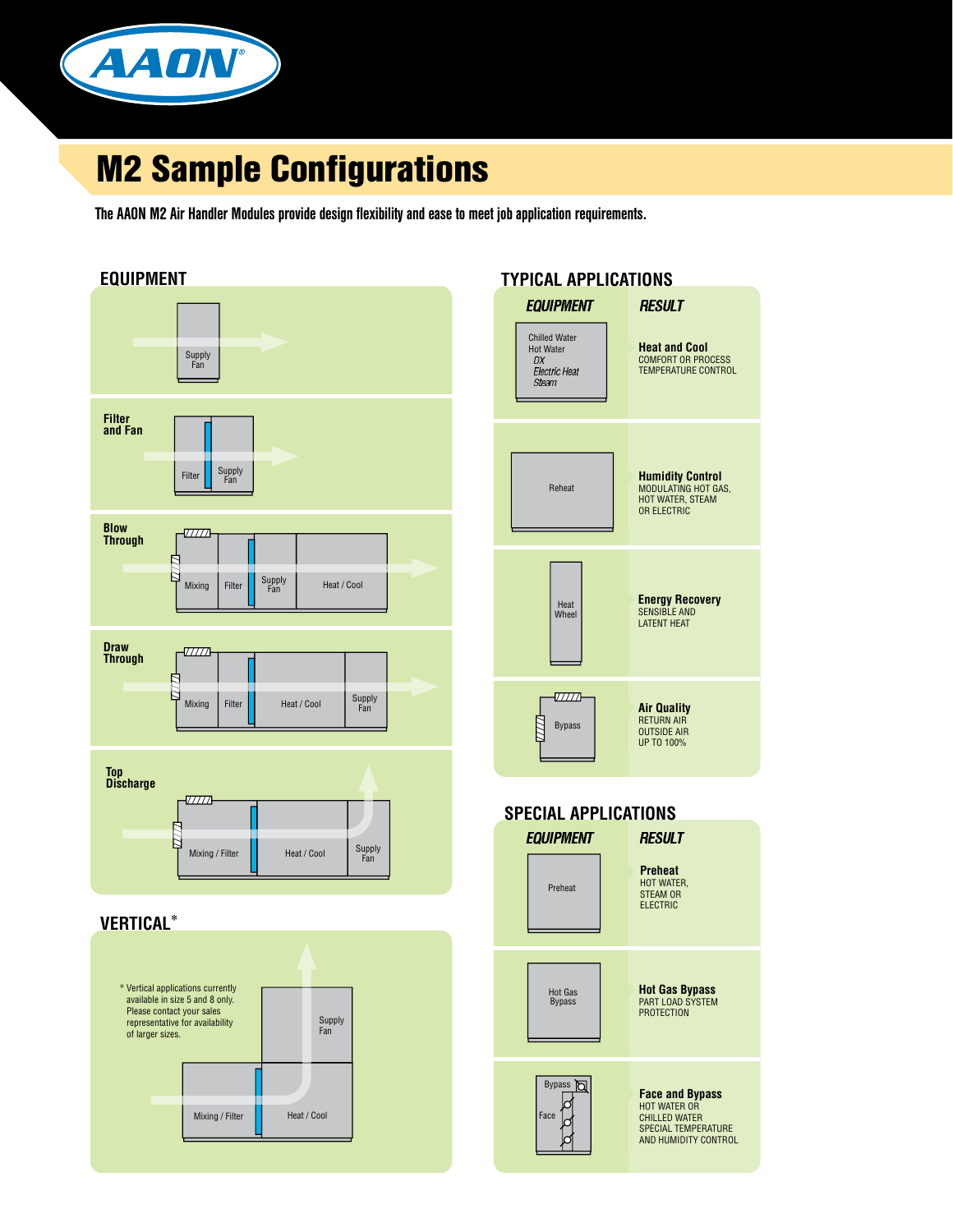

# **Energy Recovery with AAONAIRE®**

| <b>AAONAIRE®</b><br><b>Heat Recovery Unit (HRU)</b>                                                            | Power<br>Filter<br>Exhaust<br>Heat<br>Wheel<br>Supply<br>Fan<br>Filter                                                                                                                                                                                                                                       |
|----------------------------------------------------------------------------------------------------------------|--------------------------------------------------------------------------------------------------------------------------------------------------------------------------------------------------------------------------------------------------------------------------------------------------------------|
| <b>AAONAIRE® HRU With:</b><br>• DX or CW Cool<br>• HW, Steam or Electric Heat                                  | Power<br>Exhaust<br>Filter<br>Heat<br>Wheel<br>Supply<br>Fan<br>Filter<br>Heat/Cool                                                                                                                                                                                                                          |
| <b>AAONAIRE® HRU With:</b><br>• DX or CW Cool<br>• HW, Steam or Electric Heat<br>• OA/RA Mixing                | Power<br>Exhaust<br>Filter<br>7<br>日<br>Heat<br>Wheel<br>-7777<br><b>AND</b><br>Filter/<br>Vertical<br>Damper<br>Horizontal<br>Damper<br>Supply Fan<br>Heat/Cool                                                                                                                                             |
| <b>AAONAIRE® HRU With:</b><br>• DX or CW Cool<br>• HW, Steam or Electric Heat<br>• OA/RA Mixing<br>• RA Bypass | Filter/<br>Vertical<br>Damper<br>Vertical<br>Damper<br>Power<br>Exhaust<br><b>Blank Access</b><br>N<br>R<br>ط<br>Ŋ<br>Heat<br>Wheel<br>- <i>077</i> 17<br>- <i>077 17</i><br>白<br>리<br>ط<br>Vertical/<br>Horizontal<br>Damper<br>ط<br>Vertical/<br>Horizontal<br>Damper<br>Supply Fan<br>Heat/Cool<br>Filter |